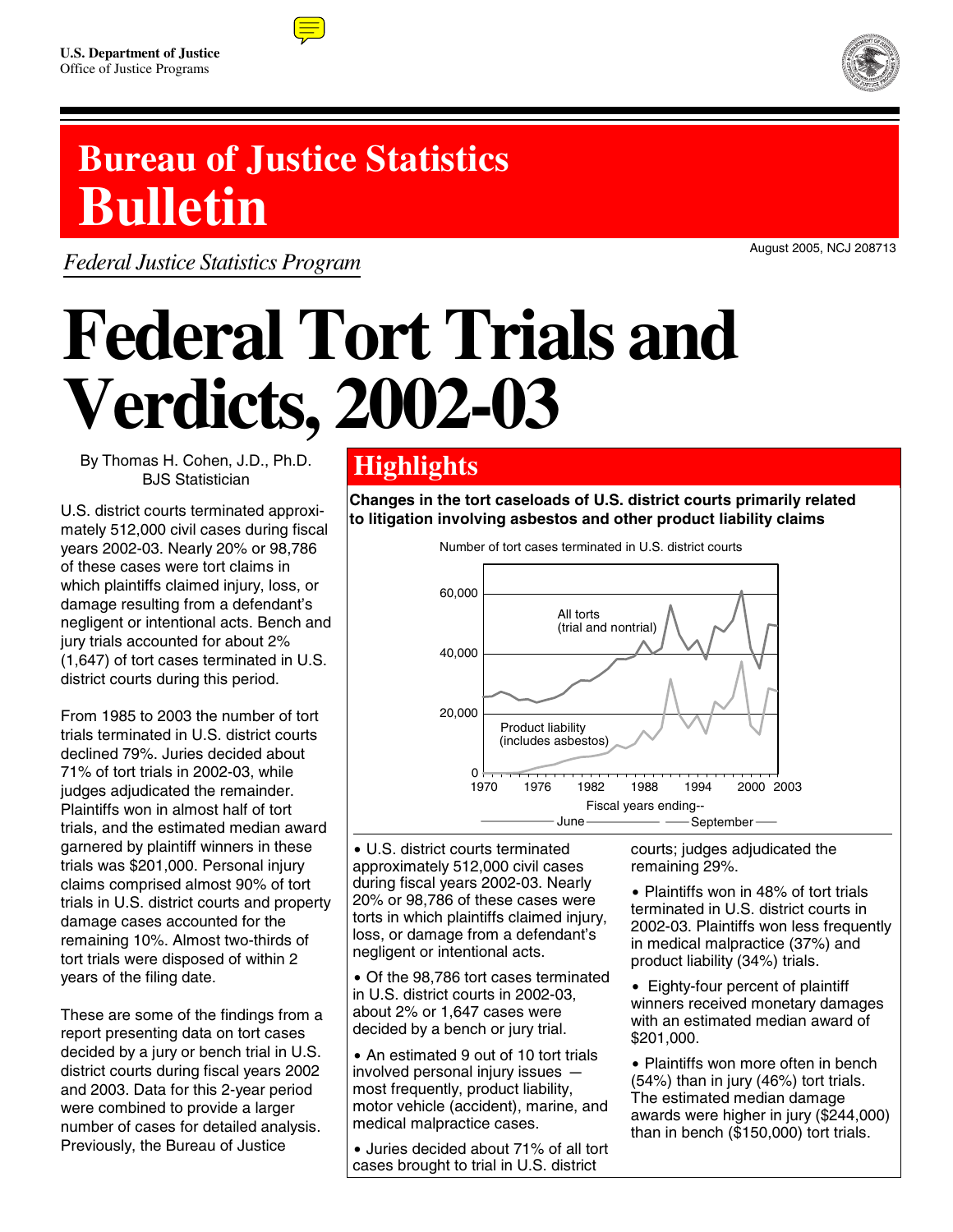Statistics (BJS) reported findings from a study of tort trials terminated in U.S. district courts during fiscal years 1994-95 and 1996-97.1

This report focuses primarily on tort cases terminated by trial in U.S. district courts during fiscal years 2002-03 as well as trends in tort cases terminated in U.S. district courts since 1970. Analysis is limited to those cases terminated after the completion of a trial by jury or a trial before a district judge or magistrate judge. According to the Administrative Office of the U.S. Courts (AOUSC), a trial is considered complete when a verdict is returned by a jury or a decision is rendered by the court.<sup>2</sup> Jury or bench trials terminated before verdict or judgment were excluded from this analysis. Tort cases that were settled, dismissed, or disposed through summary judgment in the Federal district courts were not reported.

In previous publications BJS has reported on civil litigation in the State courts where the vast majority of the Nation's civil caseloads are disposed.3 Tort trials in U.S. district courts are also important to examine because this litigation affects individuals, corporations, and government officials across the United States and in different

2 The 2 variables in the AOUSC Federal data file that can be used to identify jury and bench trials are disposition "DISP" and procedural progress "PROCPROG." In its annual report the AOUSC uses the procedural progress codes to classify bench and jury trials. This report maintains consistency with the AOUSC by counting as trials cases with procedural progress codes of 8 or 9. The disposition codes are not used to identify jury and bench trials.

3 The National Center for State Courts (NCSC) reports that in 2002 16.3 million civil cases were filed in State courts of general (7.7 million) and limited (8.6 million) jurisdiction. In comparison, 274,841 civil cases were filed in Federal district courts during fiscal year 2002. NCSC, *Examining the Work of State Courts, 2003: A National Perspective from the Court Statistics Project*, Williamsburg, VA, and AOUSC, *2002 Annual Report of the Director: Judicial Business of the U.S. Courts*, Washington, D.C.

countries. The availability of Federal data from the 1970's allows for an examination of nearly 35 years of tort trial trends in the Federal courts. Data for this time period are generally not available for tort trials in the State courts. Federal tort trials also offer another venue for examining plaintiff win rates, damage award amounts, and other key case outcomes for this type of civil litigation. In most tort cases that settle at the State or Federal level, these details are typically not available.

#### **Tort cases terminated in U.S. district courts since 1970**

After steadily increasing during the 1980's, the annual number of tort cases terminated in U.S. district courts — settlements, dismissals, verdicts, and summary judgments — has been marked by sharp swings throughout the 1990's and early 2000's. (See *Highlights* figure.)

Asbestos and nonasbestos product liability cases have contributed substantially to the changes in tort caseloads in U.S. district courts. In the early 1990's thousands of asbestos cases were terminated in individual

Federal district courts and then transferred through multidistrict litigation into one Federal judicial district. As a result of this multidistrict transfer, asbestos case terminations peaked at about 25,700 cases during the early 1990's. Afterwards, asbestos case terminations declined to an average of about 6,800 dispositions during each fiscal year between 1993 and 2001. Asbestos case terminations climbed again in fiscal years 2002 and 2003 when each year there were on average approximately 14,400 cases terminated in U.S. district courts.

Nonasbestos product liability cases also influenced the increase of tort caseloads in U.S. district courts during the late 1990's. Most of the rise in nonasbestos product liability cases can be attributed to a transfer of breast implant cases by multidistrict litigation from multiple Federal district courts into a single Federal judicial district.<sup>4</sup>

<sup>4</sup> For source details see AOUSC, *Judicial Business of the U.S. Courts, 1992, Judicial Business of the U.S. Courts, 1999,* and *Judicial Business of the U.S. Courts, 2002.*



*Figure 1*

<sup>1</sup> See *Federal Tort Trials and Verdicts, 1994 – 95*, (NCJ 165810), and *Federal Tort Trials and Verdicts, 1996–97*, (NCJ 172855). Data for this report were based on information compiled by the AOUSC. The AOUSC Federal database can be downloaded from the National Archive of Criminal Justice Data <www.icpsr.umich.edu/ NACJD>.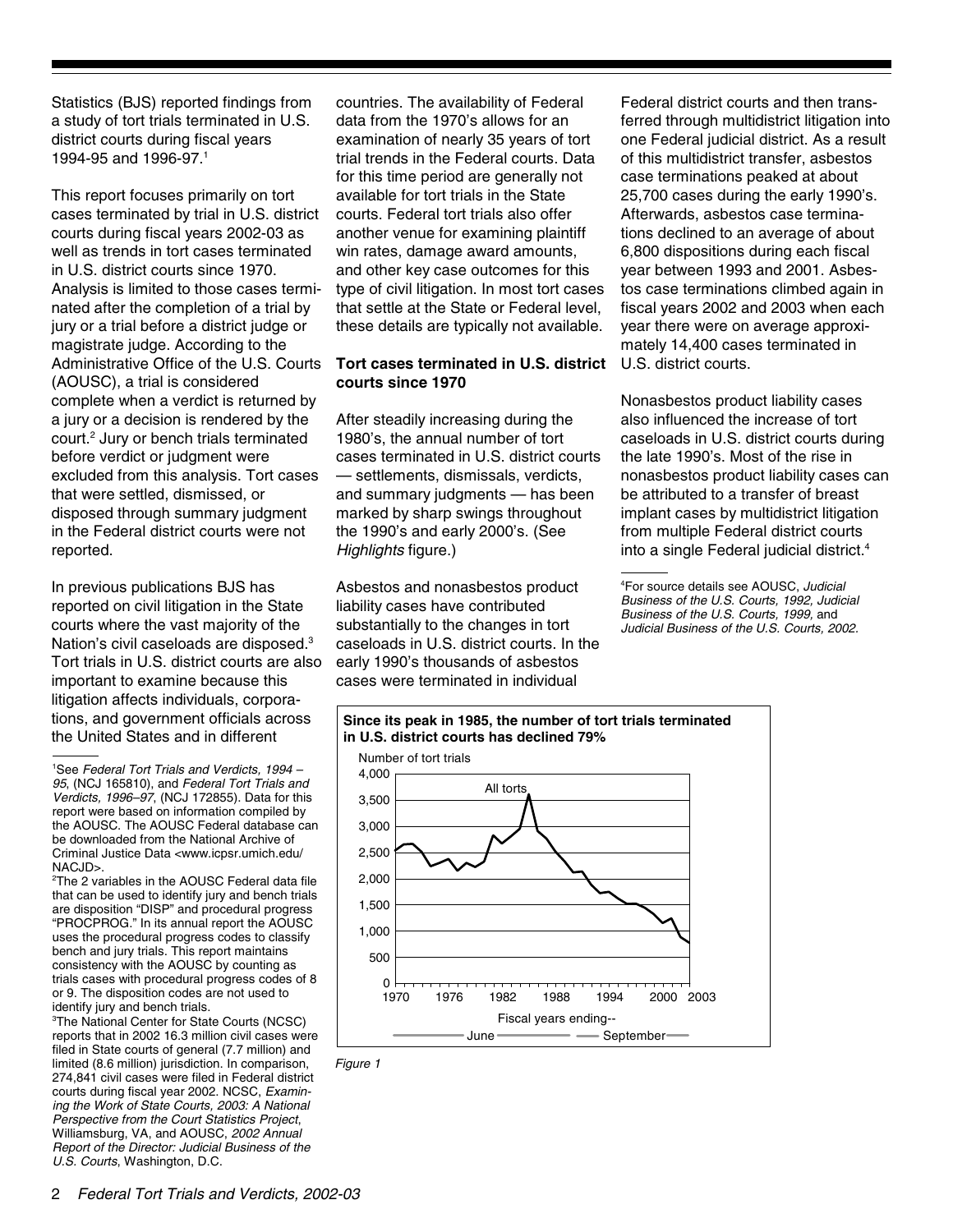#### **Tort trials terminated in U.S. district courts since 1970**

After falling slightly during the 1970's, the overall number of tort trials increased more than 50% from 2,315 in 1980 to 3,604 in 1985 (figure 1). A substantial portion of this growth can be attributed to an increase in asbestos product liability trials.5

From 1985 to 2003 the overall number of tort trials has declined 79%. Tort trials fell to 2,108 in 1990 and then to 1,147 in 2000. By 2003 U.S. district courts terminated fewer than 800 tort cases by trial. Tort cases decided by trial as a percentage of all tort terminations have also declined from about 10% in 1985 to 2% in 2003.

The growing use of alternative dispute resolution (ADR) is frequently cited as a primary contributor to the falling trial rate. The AOUSC reports that in 2002 mediation and arbitration programs were used in 49 Federal judicial districts and impacted more than 25,000 civil cases. Other legal scholars have speculated that the increased complexity and costs inherent in taking a case to trial have contributed to the decreasing number of trials in U.S. district courts.<sup>6</sup>

#### **U.S. district court jurisdiction**

Federal courts cannot decide a tort case unless the criteria for Federal subject matter jurisdiction are met. Federal subject matter jurisdiction refers to the legal basis that allows a civil case to be filed and adjudicated in the U.S. district courts. U.S. district courts exercise jurisdiction in civil actions that —

(1) deal with a Federal question arising from the interpretation and application of the U.S. Constitution, acts of

#### **Diversity of citizenship accounted for 60% or more of tort cases terminated by trial in U.S. district courts, 1970-2003**



#### *Figure 2*

Congress, or treaties ("Federal question")<sup>7</sup> or

(2) exceed \$75,000 and are between parties (citizens and/or corporations) residing in different States or parties of a State and citizens, corporations, or subjects of a foreign country ("diversity of citizenship")8 or (3) are initiated by the U.S. Government ("U.S. plaintiff")<sup>9</sup> or (4) are brought against the U.S. Government for alleged negligent or wrongful acts resulting in personal injury or property damage ("U.S. Defendant").<sup>10</sup>

7 Title 28 U.S.C. § 1331.

8 Title 28 U.S.C. § 1332. The minimum value required was \$10,000 until 1989 and \$50,000 until 1996, when it was raised to \$75,000 in P.L. 104-317, Federal Courts Improvement Act. 9 Title 28 U.S.C. § 1345. 10Title 28 U.S.C. § 1346.

#### **Table 1. Type of jurisdiction for tort trials terminated in U.S. district courts, 2002-03**

|                                                                                                                          | Tort cases<br>terminated by trial |                                     |  |  |
|--------------------------------------------------------------------------------------------------------------------------|-----------------------------------|-------------------------------------|--|--|
| Jurisdiction                                                                                                             | Number                            | Percent                             |  |  |
| Total                                                                                                                    | 1,647                             | 100.0%                              |  |  |
| Diversity of citizenship<br>Federal question<br>U.S. defendant<br>U.S. plaintiff<br>Local question<br>(U.S. Territories) | 1,091<br>345<br>205<br>ิค         | 66.2%<br>20.9<br>12.4<br>0.4<br>0.0 |  |  |
| Note: Detail may not sum to total because                                                                                |                                   |                                     |  |  |

of rounding.

Source: Federal Judicial Center, Integrated Data Base (Civil), fiscal years 2002-03.

Diversity of citizenship was the jurisdictional basis for nearly two-thirds of the 1,647 tort trials terminated in U.S. district courts during fiscal years 2002-03 (table 1). Federal questions provided the jurisdictional criteria for 21% of tort trials, while the U.S. Government was the defendant in 12% of tort trials in U.S. district courts. Jurisdiction based on the U.S. Government being the plaintiff accounted for less than 1% of tort trials terminated in U.S. district courts.

Diversity of citizenship cases accounted for at least 6 out of 10 tort trials in U.S. district courts from 1970 to 2003 (figure 2). The proportion of tort trials based on diversity of citizenship increased during the 1980's and 1990's so that by 1998 three-fourths of all tort trials involved diversity of citizenship jurisdiction. By 2002–03, however, the percentage of tort cases with diversity of citizenship jurisdiction declined to about two-thirds of tort trials.

From 1970 to 2003, tort cases in which the U.S. Government was sued as the defendant represented 9% to 15% of tort trials terminated in U.S. district courts. Federal question cases declined from an average of about 22% of tort trials during the 1970's and 1980's to an average of 17% of tort trials in the 1990's and early 2000's.

<sup>5</sup> The separation of asbestos from product liability cases began in fiscal year 1984 but was not completed until the late 1980's. An increase in asbestos trial litigation in the mid-1980's, which at that time was not counted separately, contributed to the rise of tort trials during that period. 6 AOUSC, *Judicial Business of the U.S. Courts, 2002,* and Marc Galanter, "The Vanishing Trial: An Examination of Trials and Related Matters in Federal and State Courts," *Journal of Empirical Legal Studies*, 1 (3), 2004, pp. 459-570.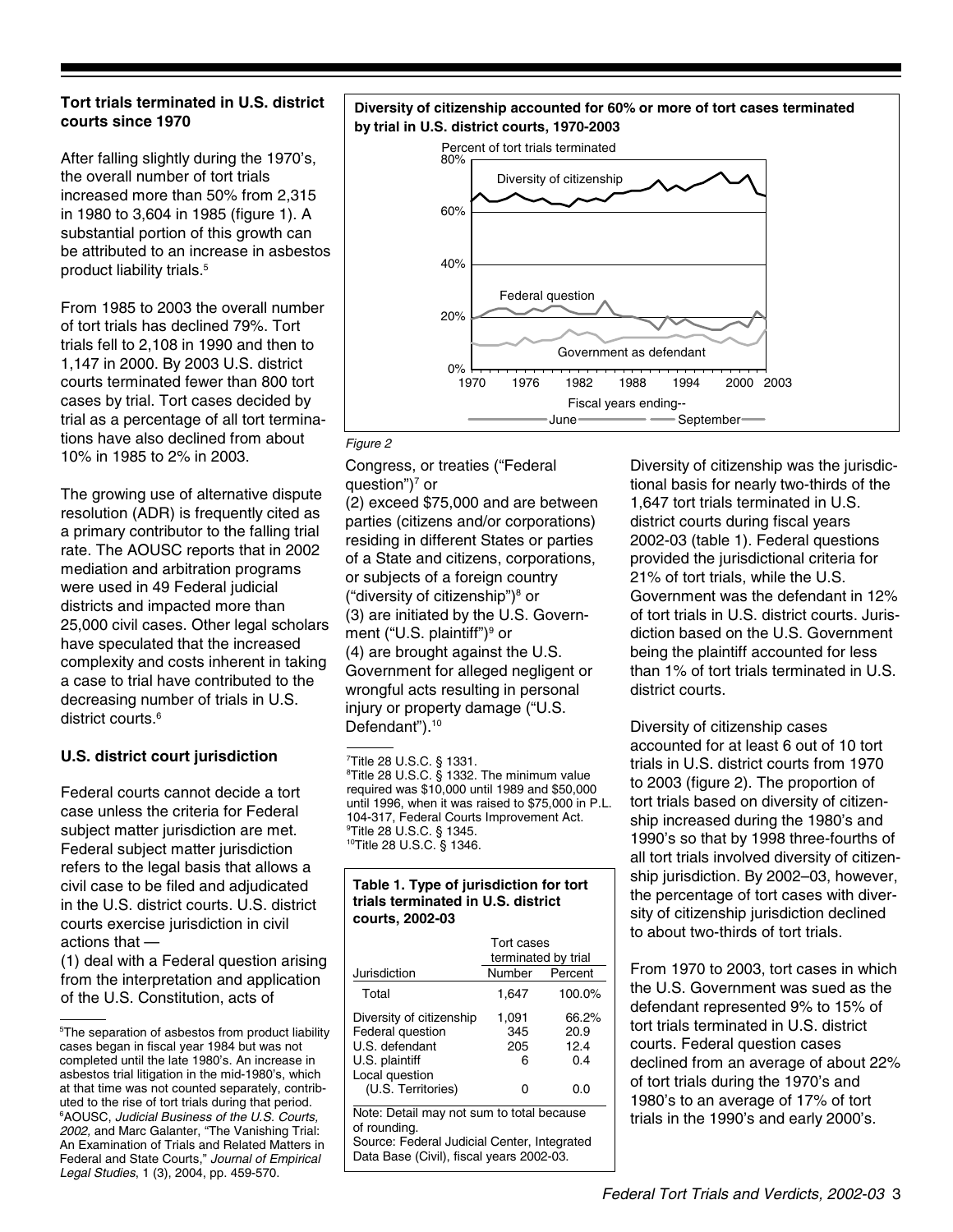#### **Origin of tort trials**

The majority (64%) of the 1,647 tort trials terminated in fiscal years 2002-03 originated in U.S. district courts (table 2). An additional 24% of tort trials were civil actions initiated in State courts but removed to a U.S. district court, 8% were reopened or reinstated, and 3% were transferred from another Federal district. About 1% of tort trials were remanded from an appellate court or originated from multidistrict litigation.

#### **The nature of suit in tort trials**

For the purposes of this report, tort trials were organized into two case categories: personal injury and property damage cases. Personal injury involves injury to a person or to the reputation of a person, while property damage involves damage to one's personal or business property.

During 2002-03 personal injury cases accounted for nearly 90% of the 1,647 tort trials terminated in U.S. district courts (table 3). Motor vehicle (20%) cases, which in this report refer to accidents rather than defective products, and product liability (13%) cases were some of the most frequent types of personal injury tort trials, followed by marine (10%) and medical malpractice (10%) cases. Personal injury cases classified as "Other" also accounted for a substantial proportion (28%) of tort trials.

#### **Type of trial termination: bench or jury**

Federal civil trials can be decided by either a jury comprised of 6 to 12 members (jury trial) or a Federal district judge or magistrate judge (bench trial). The plaintiff or defendant may request that the case be decided by a jury trial. A jury verdict for either the plaintiff or defendant must be unanimous and cannot be taken from a jury with fewer than six members.<sup>11</sup> If no request for a

<sup>11</sup>Title 28 Federal Rules of Civil Procedure § 38.

#### **Table 2. The origin of tort trials terminated in U.S. district courts, 2002-03**

|                                        | Tort cases terminated by<br>trial in U.S. district courts |         |  |
|----------------------------------------|-----------------------------------------------------------|---------|--|
| Origin                                 | Number                                                    | Percent |  |
| Total                                  | 1,647                                                     | 100.0%  |  |
| Original proceeding in district courts | 1.057                                                     | 64.2%   |  |
| Removed from State court               | 402                                                       | 24.4    |  |
| Reopened or reinstated                 | 129                                                       | 7.8     |  |
| Transfer from another district         | 41                                                        | 2.5     |  |
| Remanded from appellate court          | 17                                                        | 1.0     |  |
| Multidistrict litigation               |                                                           | 0.1     |  |

Note: Detail may not sum to total because of rounding.

Source: Federal Judicial Center, Integrated Data Base (Civil), fiscal years 2002-03.

jury trial is made by either party, the case is tried by a bench trial. Federal law also stipulates that bench trials be required for most cases in which the United States is named as the defendant.<sup>12</sup>

12 Title 28 U.S.C. § 2402.

#### **Table 3. The nature of suit in tort trials terminated in U.S. district courts, 2002-03**

|                                      | Jury and bench trials<br>terminated |             |  |
|--------------------------------------|-------------------------------------|-------------|--|
| Type of tort cases                   | Number                              | Percent     |  |
| All tort trials                      | 1.647                               | 100.0%      |  |
| Personal injury                      |                                     |             |  |
| Total                                | 1,464                               | 88.9%       |  |
| Airplane                             | 16                                  | 1.0         |  |
| Assault/libel/slander                | 37                                  | 22          |  |
| Federal employers'                   |                                     |             |  |
| liability                            | 79                                  | 4.8         |  |
| Marine                               | 169                                 | 10.3        |  |
| Motor vehicles                       | 335                                 | 20.3        |  |
| Medical malpractice                  | 163                                 | 9.9         |  |
| <b>Product liability</b><br>Airplane | 210<br>2                            | 12.8<br>0.1 |  |
| Marine                               | 5                                   | 0.3         |  |
| Motor vehicles                       | 27                                  | 1.6         |  |
| Ashestos                             | 1                                   | 0.1         |  |
| Other                                | 175                                 | 10.6        |  |
| Other personal injury                | 455                                 | 27.6        |  |
| <b>Property damage</b>               |                                     |             |  |
| Total                                | 183                                 | 11.1%       |  |
| Fraud                                | 66                                  | 4.0         |  |
| Truth-in-lending                     | 11                                  | 0.7         |  |
| Product liability                    | 30                                  | 1.8         |  |
| Other property                       |                                     |             |  |
| damage                               | 76                                  | 4.6         |  |
|                                      |                                     |             |  |

Note: Detail may not sum to total because of rounding.

Source: Federal Judicial Center, Integrated Data Base (Civil), fiscal years, 2002-03.

About 7 out of 10 tort trials terminated in U.S. district courts during fiscal years 2002-03 were decided by a jury (table 4). Judges decided the remaining 30% of tort trials in U.S. district courts during this period. Whether the tort trial was terminated before a judge or jury varied by the basis for Federal jurisdiction. Juries handled nearly 90% of tort trials in which Federal jurisdiction was based on diversity of citizenship and 61% of tort trials in which a Federal question brought the case into U.S. district court. Judges, in comparison, decided 95% of the 205 tort trials in which the U.S. Government was sued.

#### **Table 4. Comparing bench and jury tort trials terminated in U.S. district courts, by jurisdiction, 2002-03**

|                                                                                                                        | Tort trials terminated in<br>U.S. district courts |             |                             |  |  |
|------------------------------------------------------------------------------------------------------------------------|---------------------------------------------------|-------------|-----------------------------|--|--|
| Type of jurisdiction                                                                                                   | Number of Jury Bench<br>tort trials               | trial       | trial                       |  |  |
|                                                                                                                        |                                                   |             |                             |  |  |
| All tort trials                                                                                                        | 1,647 71.4% 28.6%                                 |             |                             |  |  |
| Diversity of<br>citizenship<br><b>Federal question</b><br>U.S. defendant<br>U.S. plaintiff                             | 1,091<br>345<br>205<br>6                          | 61.4<br>4.9 | 87.2% 12.8%<br>38.6<br>95.1 |  |  |
| Note: Detail may not sum to total because of<br>rounding.<br>**Too few cases to obtain statistically reliable<br>data. |                                                   |             |                             |  |  |
| Source: Federal Judicial Center, Integrated<br>Data Base (Civil), fiscal years, 2002-03.                               |                                                   |             |                             |  |  |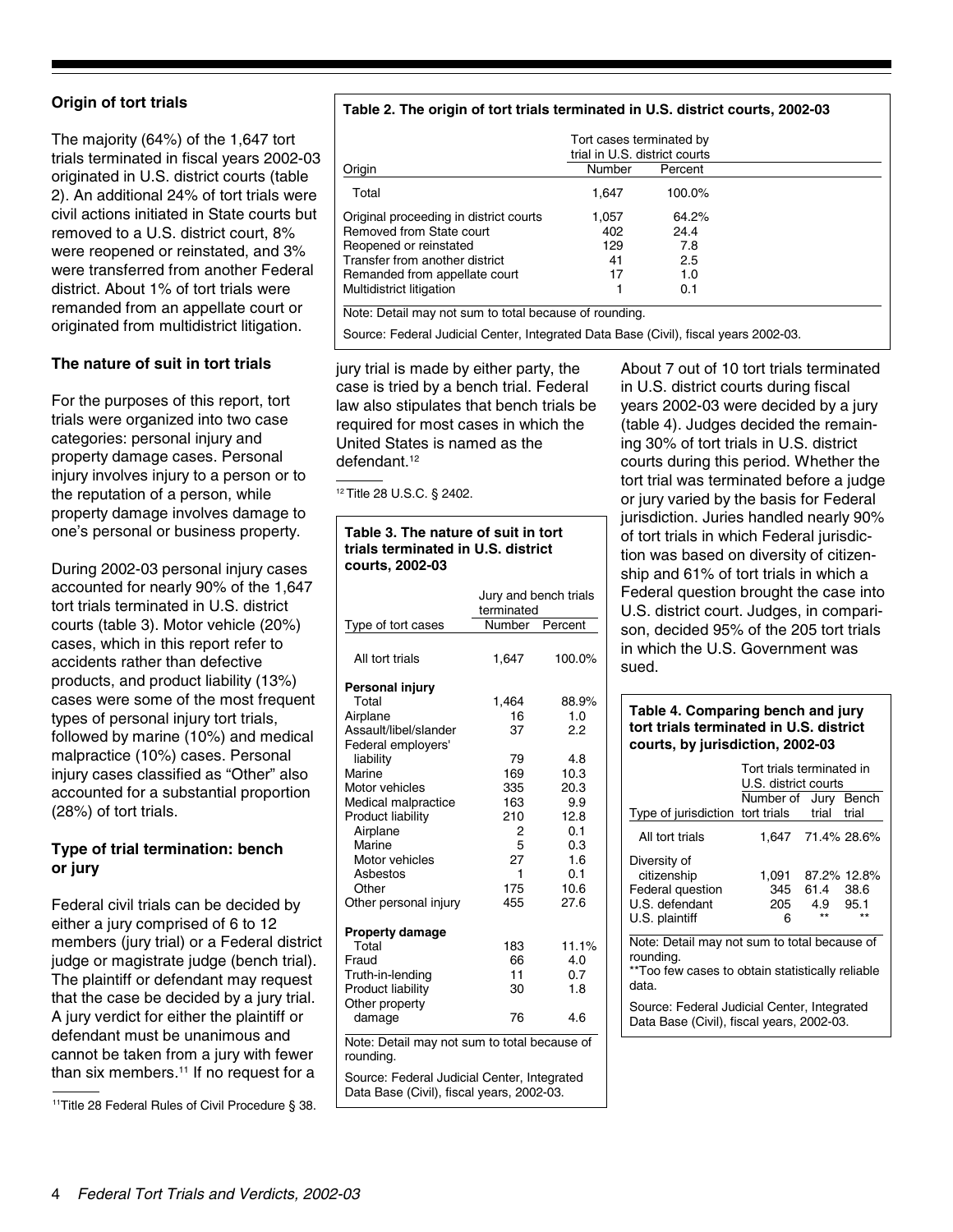The type of trial termination also differed according to the nature of the suit (table 5). A jury decided about 73% of tort trials involving a personal injury issue. The personal injury case categories with the highest rates of jury trial terminations included product liability (90%), assault/libel/slander (89%), Federal employers' liability (84%), other personal injury (77%), and personal injury motor vehicle (74%) cases. Judges, in comparison, decided at least 40% of personal injury trials with a marine or medical malpractice claim. The bench trial rate for property damage cases was also 40%.

#### **Trial terminations: Plaintiff winners**

During fiscal years 2002-03, plaintiffs won almost half of tort trials terminated in U.S. district courts (table 6). Plaintiff win rates were fairly similar in both personal injury (48%) and property damage (49%) tort trials.

Plaintiffs prevailed in over half of personal injury tort trials involving Federal employers' liability (69%), motor vehicle (57%), and marine (54%) claims. In comparison, plaintiffs won less frequently in assault/libel/slander (38%), medical malpractice (37%), and product liability (34%) tort trials decided in U.S. district courts.

The plaintiff win rates also varied considerably among property damage trials. Plaintiffs won in 61% of fraud property damage trials. In property damage trials involving product liability issues, less than a third of plaintiffs prevailed.

#### **Table 5. Comparing bench and jury tort trials terminated in U.S. district courts, by nature of suit, 2002-03**

| Number<br>Type of tort cases<br>Bench<br>Jury<br>All tort trials<br>71.4%<br>28.6%<br>1,647<br>Personal injury<br>Total<br>1,464<br>72.9%<br>27.1%<br>Airplane<br>16<br>68.8<br>31.3<br>Assault/libel/slander<br>37<br>89.2<br>10.8<br>Federal employers' liability<br>79<br>83.5<br>16.5<br>169<br>43.8<br>Marine<br>56.2<br>Motor vehicles<br>335<br>74.3<br>25.7<br>163<br>41.1<br>Medical malpractice<br>58.9<br>Product liability<br>210<br>90.0<br>10.0<br>$***$<br>$***$<br>Airplane<br>2<br>$**$<br>$***$<br>5<br>Marine<br>27<br>Motor vehicles<br>92.6<br>7.4<br>$***$<br>$***$<br>Asbestos<br>1<br>175<br>Other<br>90.3<br>9.7<br>455<br>76.7<br>23.3<br>Other personal injury<br><b>Property damage</b><br>Total<br>183<br>59.6%<br>40.4%<br>66<br>68.2<br>Fraud<br>31.8<br>Truth-in-lending<br>11<br>81.8<br>18.2<br>Product liability<br>30<br>80.0<br>20.0<br>Other property damage<br>40.8<br>59.2<br>76 | Jury and bench tort trials terminated |  |
|--------------------------------------------------------------------------------------------------------------------------------------------------------------------------------------------------------------------------------------------------------------------------------------------------------------------------------------------------------------------------------------------------------------------------------------------------------------------------------------------------------------------------------------------------------------------------------------------------------------------------------------------------------------------------------------------------------------------------------------------------------------------------------------------------------------------------------------------------------------------------------------------------------------------------|---------------------------------------|--|
|                                                                                                                                                                                                                                                                                                                                                                                                                                                                                                                                                                                                                                                                                                                                                                                                                                                                                                                          |                                       |  |
|                                                                                                                                                                                                                                                                                                                                                                                                                                                                                                                                                                                                                                                                                                                                                                                                                                                                                                                          |                                       |  |
|                                                                                                                                                                                                                                                                                                                                                                                                                                                                                                                                                                                                                                                                                                                                                                                                                                                                                                                          |                                       |  |
|                                                                                                                                                                                                                                                                                                                                                                                                                                                                                                                                                                                                                                                                                                                                                                                                                                                                                                                          |                                       |  |
|                                                                                                                                                                                                                                                                                                                                                                                                                                                                                                                                                                                                                                                                                                                                                                                                                                                                                                                          |                                       |  |
|                                                                                                                                                                                                                                                                                                                                                                                                                                                                                                                                                                                                                                                                                                                                                                                                                                                                                                                          |                                       |  |
|                                                                                                                                                                                                                                                                                                                                                                                                                                                                                                                                                                                                                                                                                                                                                                                                                                                                                                                          |                                       |  |
|                                                                                                                                                                                                                                                                                                                                                                                                                                                                                                                                                                                                                                                                                                                                                                                                                                                                                                                          |                                       |  |
|                                                                                                                                                                                                                                                                                                                                                                                                                                                                                                                                                                                                                                                                                                                                                                                                                                                                                                                          |                                       |  |
|                                                                                                                                                                                                                                                                                                                                                                                                                                                                                                                                                                                                                                                                                                                                                                                                                                                                                                                          |                                       |  |
|                                                                                                                                                                                                                                                                                                                                                                                                                                                                                                                                                                                                                                                                                                                                                                                                                                                                                                                          |                                       |  |
|                                                                                                                                                                                                                                                                                                                                                                                                                                                                                                                                                                                                                                                                                                                                                                                                                                                                                                                          |                                       |  |
|                                                                                                                                                                                                                                                                                                                                                                                                                                                                                                                                                                                                                                                                                                                                                                                                                                                                                                                          |                                       |  |
|                                                                                                                                                                                                                                                                                                                                                                                                                                                                                                                                                                                                                                                                                                                                                                                                                                                                                                                          |                                       |  |
|                                                                                                                                                                                                                                                                                                                                                                                                                                                                                                                                                                                                                                                                                                                                                                                                                                                                                                                          |                                       |  |
|                                                                                                                                                                                                                                                                                                                                                                                                                                                                                                                                                                                                                                                                                                                                                                                                                                                                                                                          |                                       |  |
|                                                                                                                                                                                                                                                                                                                                                                                                                                                                                                                                                                                                                                                                                                                                                                                                                                                                                                                          |                                       |  |
|                                                                                                                                                                                                                                                                                                                                                                                                                                                                                                                                                                                                                                                                                                                                                                                                                                                                                                                          |                                       |  |
|                                                                                                                                                                                                                                                                                                                                                                                                                                                                                                                                                                                                                                                                                                                                                                                                                                                                                                                          |                                       |  |
|                                                                                                                                                                                                                                                                                                                                                                                                                                                                                                                                                                                                                                                                                                                                                                                                                                                                                                                          |                                       |  |
|                                                                                                                                                                                                                                                                                                                                                                                                                                                                                                                                                                                                                                                                                                                                                                                                                                                                                                                          |                                       |  |
|                                                                                                                                                                                                                                                                                                                                                                                                                                                                                                                                                                                                                                                                                                                                                                                                                                                                                                                          |                                       |  |
|                                                                                                                                                                                                                                                                                                                                                                                                                                                                                                                                                                                                                                                                                                                                                                                                                                                                                                                          |                                       |  |

Note: Detail may not sum to total because of rounding. \*\*Too few cases to obtain statistically reliable data.

Source: Federal Judicial Center, Integrated Data Base (Civil), fiscal years, 2002-03.

#### **Table 6. Plaintiff winners in tort cases, terminated by trial in U.S. district courts by nature of suit, 2002-03**

| Type of tort cases           | Number of jury<br>and bench trials<br>terminated | Percent of<br>cases won<br>by plaintiff* |  |
|------------------------------|--------------------------------------------------|------------------------------------------|--|
| All tort trials              | 1,476                                            | 47.7%                                    |  |
| <b>Personal injury</b>       |                                                  |                                          |  |
| Total                        | 1,317                                            | 47.5%                                    |  |
| Airplane                     | 16                                               | 43.8                                     |  |
| Assault/libel/slander        | 34                                               | 38.2                                     |  |
| Federal employers' liability | 68                                               | 69.1                                     |  |
| Marine                       | 128                                              | 53.9                                     |  |
| Motor vehicles               | 311                                              | 56.9                                     |  |
| Medical malpractice          | 147                                              | 36.7                                     |  |
| Product liability            | 194                                              | 33.5                                     |  |
| Airplane                     | $\overline{2}$                                   | $***$                                    |  |
| Marine                       | 4                                                | $***$                                    |  |
| Motor vehicles               | 25                                               | 44.0                                     |  |
| Asbestos                     | $\Omega$                                         | 0.0                                      |  |
| Other                        | 163                                              | 31.9                                     |  |
| Other personal injury        | 419                                              | 46.3                                     |  |
| <b>Property damage</b>       |                                                  |                                          |  |
| Total                        | 159                                              | 49.1%                                    |  |
| Fraud                        | 61                                               | 60.7                                     |  |
| Truth-in-lending             | 11                                               | 36.4                                     |  |
| Product liability            | 26                                               | 30.8                                     |  |
| Other property damage        | 61                                               | 47.5                                     |  |

Note: Data for plaintiff winners were available for 89.6% (1,476) of the

1,647 Federal tort trials. Detail may not sum to total because of rounding.

\*The plaintiff winner statistic does not include tort trials in which both the

plaintiff and the defendant won.

\*Too few cases to obtain statistically reliable data.

Source: Federal Judicial Center, Integrated Data Base (Civil), fiscal years, 2002-03.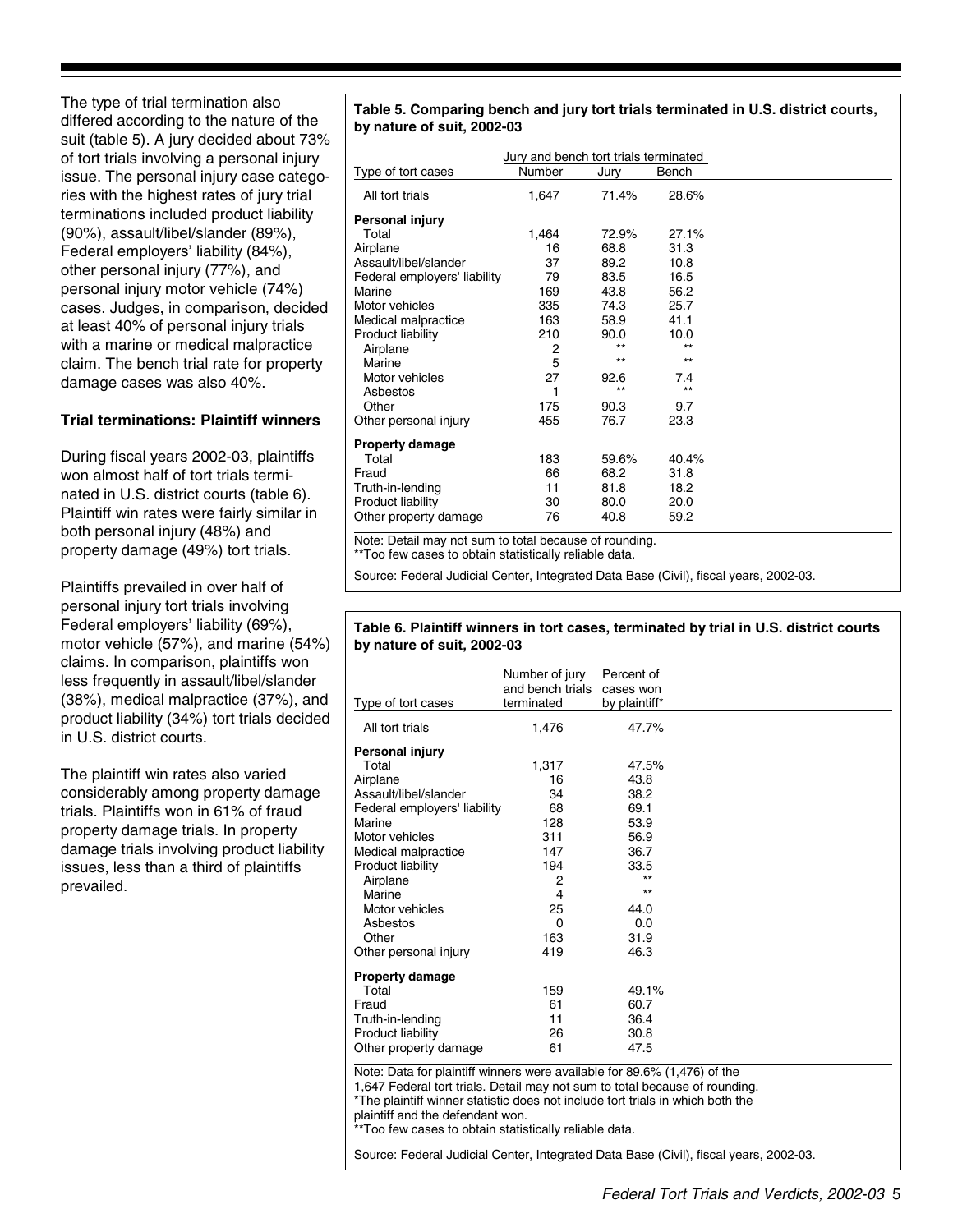#### **Trial terminations: Monetary damage awards**

Plaintiffs who prevail in tort trials are typically awarded compensatory awards for economic and noneconomic damages. Economic damages include financial losses stemming from the defendant's negligent conduct, while noneconomic damages encompass damages resulting from the pain, suffering, or emotional distress negligently inflicted by the defendant on the plaintiff. Distinct from compensatory awards, punitive damages are reserved almost exclusively for tort claims in which the defendant's conduct was grossly negligent or intentional. Punitive damages tend to be awarded infrequently in tort trials.<sup>13</sup>

In 590 or 84% of the 704 tort trials in which the plaintiffs prevailed, the jury or court awarded damages (not shown in a table). This varied little across the tort case types. Plaintiffs were awarded damages in 84% of personal injury trials and 81% of property damage trials in which they prevailed.<sup>14</sup>

The estimated median damage award garnered by plaintiff winners for all tort trials in U.S. district courts during fiscal years 2002-03 was \$201,000 (table 7).15 The median damage award for

<sup>13</sup>In the tables and text presented in the next several sections, award amounts include both compensatory and punitive damages. Because of the nature of the data, the compensatory and punitive damage award amounts could not be separated

14Award data were not available for all plaintiff winners because the award field is not mandatory for data entry. In addition, some plaintiff winners were awarded attorneys' fees and court costs, while others were awarded in the form of an injunction. These plaintiffs were also not counted as award winners.

<sup>15</sup>In this report the median awards should be understood as estimates rather than as exact award amounts. For further discussion of the award statistics, see *Methodology* on page 11. personal injury tort trials was \$181,000, while for property damage trials, the median damage award was \$321,000.

for prevailing plaintiffs, the award amount was \$600,000 or above. The median award for plaintiff winners in personal injury motor vehicle trials was \$164,000 and for product liability trials was \$350,000.

In half of the 49 medical malpractice trials that produced monetary damages

#### **Table 7. Award amounts for plaintiff winners, by nature of suit, for tort cases terminated by trial in U.S. district courts, 2002-03**

| Type of tort cases           | Number of trials<br>with monetary<br>awards to plaintiff | Estimated median<br>monetary awards to<br>plaintiff winners* |  |
|------------------------------|----------------------------------------------------------|--------------------------------------------------------------|--|
| All tort trials              | 590                                                      | \$201,000                                                    |  |
| Personal injury              |                                                          |                                                              |  |
| Total                        | 527                                                      | \$181,000                                                    |  |
| Airplane                     | 7                                                        | $***$                                                        |  |
| Assault/libel/slander        | 10                                                       | 115,000                                                      |  |
| Federal employers' liability | 43                                                       | 124,000                                                      |  |
| Marine                       | 55                                                       | 203,000                                                      |  |
| Motor vehicles               | 152                                                      | 164,000                                                      |  |
| Medical malpractice          | 49                                                       | 600,000                                                      |  |
| Product liability            | 55                                                       | 350,000                                                      |  |
| Airplane                     |                                                          | $\star\star$                                                 |  |
| Marine                       | 0                                                        | 0                                                            |  |
| Motor vehicles               | 11                                                       | 345,000                                                      |  |
| Asbestos                     | 0                                                        | O                                                            |  |
| Other                        | 43                                                       | 350,000                                                      |  |
| Other personal injury        | 156                                                      | 90,000                                                       |  |
| <b>Property damage</b>       |                                                          |                                                              |  |
| Total                        | 63                                                       | \$321,000                                                    |  |
| Fraud                        | 28                                                       | 701,000                                                      |  |
| Truth-in-lending             | 4                                                        | $\star\star$                                                 |  |
| Product liability            | 7                                                        | $***$                                                        |  |
| Other property damage        | 24                                                       | 215,000                                                      |  |

Note: Award data were not available for all plaintiff winners because the award field is not mandatory for data entry. In addition, some plaintiff winners were awarded attorneys' fees and court costs, while others were awarded a judgment in the form of an injunction. These plaintiffs were also not counted as award winners. Detail may not sum to total because of rounding. Award data are rounded to the nearest thousand.

\*Monetary damage awards are estimates rather than exact award amounts. These awards include both compensatory (economic and noneconomic) and punitive damage awards. Punitive damages could not be calculated separately from the actual monetary damage award because punitive damage award data were not available in the integrated Federal data file. \*\*Too few cases to obtain statistically reliable data.

Source: Federal Judicial Center, Integrated Data Base (Civil), fiscal years, 2002-03.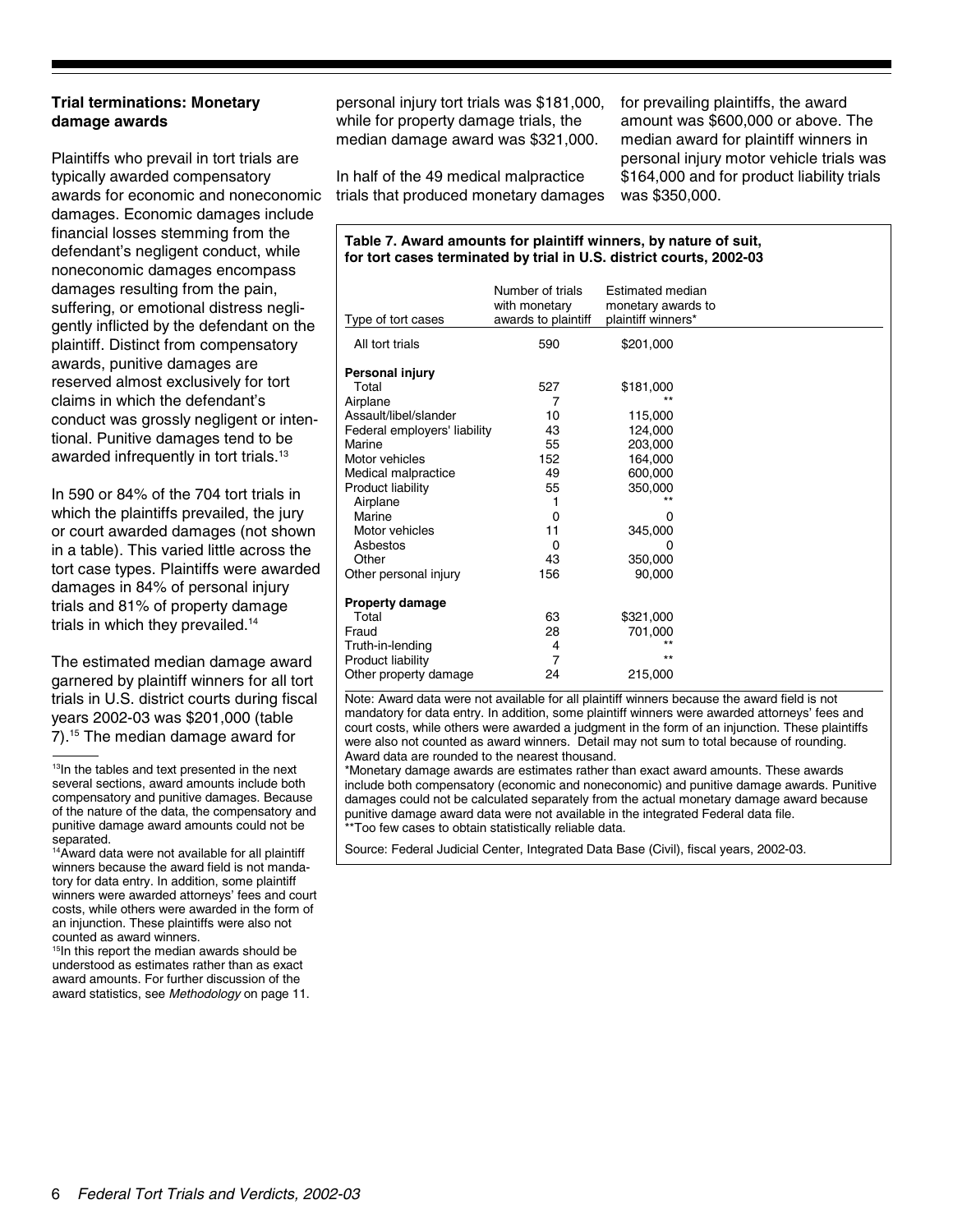#### **Trial terminations: Plaintiff winners, damage awards, and case processing times for jury and bench trials**

The plaintiff win rates, damage award amounts, and case processing times varied by whether the trial took place before a jury or judge. Plaintiffs overall tended to win more often in bench (54%) than in jury (46%) tort trials (table 8). Personal injury cases also manifested higher plaintiff win rates in judge (56%) trials than in jury (45%) tort trials. In property damage trials however, the percentage of prevailing

plaintiffs was greater in jury (53%) than in bench (42%) trials.

Although judges found for plaintiffs more often than juries, the estimated median damage award was higher in jury (\$244,000) than in bench (\$150,000) tort trials. The award differences were particularly striking between jury and bench property damage trials. Among the 45 property damage jury trials with prevailing plaintiffs, the median award was \$700,000; in comparison, the 18 property damage bench trials with plaintiff winners generated a median damage award amount of \$196,000.

#### **Diversity of citizenship tort trials**

Diversity of citizenship served as the basis of Federal jurisdiction for nearly two-thirds of tort trials terminated in U.S. district courts in 2002-03. Of these 1,091 diversity of citizenship tort trials, 59% involved individual U.S. citizens bringing suit as plaintiffs against U.S. businesses as defendants (table 9). An additional 31% of these trials dealt with U.S. citizens from different States suing each other, and about 3% were between U.S. businesses in different States. The plaintiff was a foreign citizen in about 2% of diversity of citizenship trials, while a foreign nation was the plaintiff in one of these trials during fiscal years 2002-03.

#### **Table 9. Plaintiffs and defendants in diversity of citizenship tort trials terminated in U.S. district courts, 2002-03**

|                                                                                             | Diversity of citizenship<br>tort trials in U.S.<br>district courts |                             |  |  |  |
|---------------------------------------------------------------------------------------------|--------------------------------------------------------------------|-----------------------------|--|--|--|
| Plaintiff/defendant                                                                         | Number                                                             | Percent                     |  |  |  |
| All tort cases                                                                              | 1,091                                                              | 100.0%                      |  |  |  |
| U.S. citizen versus:<br>U.S. citizen<br>U.S. business<br>Foreign citizen<br>Foreign nation  | 338<br>647<br>32<br>6                                              | 31.0%<br>59.3<br>2.9<br>0.5 |  |  |  |
| U.S. business versus:<br>U.S. citizen<br>U.S. business<br>Foreign citizen<br>Foreign nation | 14<br>33<br>0<br>0                                                 | 1.3%<br>3.0<br>0.0<br>0.0   |  |  |  |
| Foreign citizen versus:<br>U.S. citizen<br>U.S. business                                    | 13<br>7                                                            | 1.2%<br>0.6                 |  |  |  |
| Foreign nation versus:<br>U.S. citizen                                                      | 1                                                                  | 0.1%                        |  |  |  |
| Note: Detail may not sum to total because of<br>rounding.                                   |                                                                    |                             |  |  |  |
| Source: Federal Judicial Center, Integrated<br>Data Base (Civil), fiscal years 2002-03.     |                                                                    |                             |  |  |  |

#### **Table 8. Plaintiff winners, damage award amounts, and case processing times for bench and jury tort trials terminated in U.S. district courts, 2002-03**

|                                           | Total number<br>of tort trials | Jurv      | Trial categories<br>Bench |  |
|-------------------------------------------|--------------------------------|-----------|---------------------------|--|
| How many tort trials were                 |                                |           |                           |  |
| decided by a jury or judge?               | 1.647                          | 1.176     | 471                       |  |
| Who won? <sup>a</sup>                     |                                |           |                           |  |
| Plaintiffs total cases                    | 1,476                          | 45.5%     | 53.8%                     |  |
| Plaintiffs in personal injury             | 1.317                          | 44.7      | 55.9                      |  |
| Plaintiffs in property damage             | 159                            | 53.0      | 42.4                      |  |
| How much did plaintiffs win? <sup>b</sup> |                                |           |                           |  |
| <b>Estimated median award</b>             |                                |           |                           |  |
| Plaintiffs total cases                    | 590                            | \$244.000 | \$150,000                 |  |
| Plaintiffs in personal injury             | 527                            | 200,000   | 150,000                   |  |
| Plaintiffs in property damage             | 63                             | 700.000   | 196.000                   |  |
| How long did the case last?               |                                |           |                           |  |
| Median number of months                   | 1.647                          | 19.6 mo   | 19.3 <sub>mo</sub>        |  |

Note: Data on plaintiff winners were available for 92.2% of tort jury trials and 83.2% of tort bench trials. Monetary damage awards are estimates rather than exact award amounts. These awards include both compensatory (economic and noneconomic) and punitive damage awards. Punitive damages could not be calculated separately from the actual monetary damage award because punitive damage awards were not available in the integrated Federal data file. Award data rounded to the nearest thousand.

b The monetary award statistics were calculated from the 414 jury and 176 bench trials for all tort cases (590), the 369 jury and 158 bench trials for personal injury cases (527), and the 45 jury and 18 bench trials for property damage cases (63). a The plaintiff win rates were calculated by dividing the number of plaintiff winners into the 1,084 jury and 392 bench trials for all tort cases (1,476), the 984 jury and 333 bench trials for personal injury cases (1,317), and the 100 jury and 59 bench trials for property damage cases (159).

Source: Federal Judicial Center, Integrated Data Base (Civil), fiscal years, 2002-03.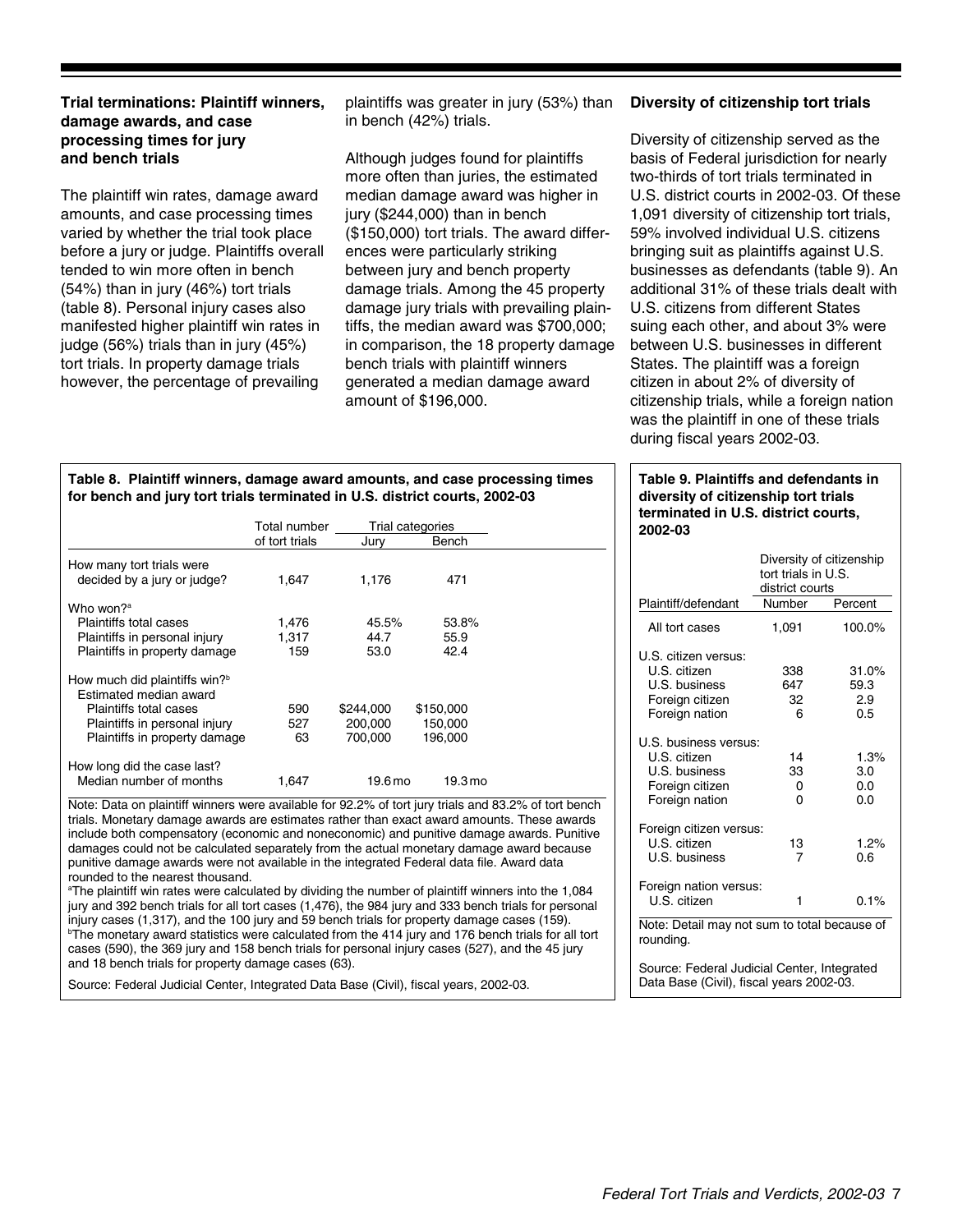Plaintiffs won in 45% or 447 diversity of citizenship tort trials in 2002-03 (table 10). Plaintiff winners received monetary awards in 82% of diversity of citizenship tort trials with an estimated median damage award of \$232,000. The median damage awards, however, varied according to the type of case litigated. Among the personal injury diversity trials, the median damage awards were highest for plaintiff winners in medical malpractice (\$663,000) and product liability motor vehicle (\$548,000) trials. In personal injury motor vehicle trials, the median damage award for the 114 trials with prevailing plaintiffs was \$159,000.

#### **Federal question tort trials**

In fiscal years 2002-03 U.S. district courts terminated 345 tort trials that involved a Federal question. Eighty-five percent of these trials dealt with personal injury matters, relating particularly to marine personal injury (138 trials) and Federal employers' liability (72 trials) cases (not shown in a table). Plaintiffs won in 55% or 158 Federal question tort trials and received monetary awards in 136 of these cases. The estimated median damage award among plaintiff winners in tort trials involving a Federal question was \$179,000.

#### **Case processing time**

About two-thirds of tort cases disposed of by trial in U.S. district courts were completed within 2 years after filing of the initial complaint (figure 3). An additional 30% of tort trials were terminated within 3 to 4 years, while 5% took 5 years or more to dispose.

The median case processing times did not differ appreciably for tort cases terminated by jury or bench trial. The median time period from filing to disposition was 20 months for jury trials and 19 months for bench trials terminated in U.S. district courts during fiscal years 2002-03.

#### **Table 10. Plaintiff winners and award amounts in tort trials involving diversity of citizenship terminated in U.S. district courts, 2002-03**

|                              |                            |                      |          |                       | Diversity of citizenship tort trials terminated in U.S. district courts |
|------------------------------|----------------------------|----------------------|----------|-----------------------|-------------------------------------------------------------------------|
|                              | Number of jury Percent of  |                      |          | Number of plaintiff - |                                                                         |
|                              | and bench trials plaintiff |                      |          | Monetary              | Estimated                                                               |
| Type of tort cases           | terminated                 | winners <sup>a</sup> | Winners  | awards <sup>b</sup>   | median award <sup>c</sup>                                               |
| All tort trials              | 1,002                      | 44.6%                | 447      | 367                   | \$232,000                                                               |
| Personal injury              |                            |                      |          |                       |                                                                         |
| Total                        | 896                        | 43.9%                | 393      | 325                   | \$185,000                                                               |
| Airplane                     | 10                         | 50.0                 | 5        | 5                     | $***$                                                                   |
| Assault/libel/slander        | 24                         | 41.7                 | 10       | 7                     | $***$                                                                   |
| Federal employers' liability | $\Omega$                   | 0.0                  | 0        | 0                     | 0                                                                       |
| Marine                       | 15                         | 60.0                 | 9        | 7                     | $**$                                                                    |
| Motor vehicles               | 243                        | 54.7                 | 133      | 114                   | 159,000                                                                 |
| Medical malpractice          | 95                         | 27.4                 | 26       | 24                    | 663,000                                                                 |
| Product liability            | 186                        | 32.3                 | 60       | 51                    | 360,000                                                                 |
| Airplane                     | 2                          | $***$                | 1        |                       | $**$                                                                    |
| Marine                       | $\overline{2}$             | $***$                | $\Omega$ | 0                     | $\Omega$                                                                |
| Motor vehicles               | 23                         | 43.5                 | 10       | 10                    | 548,000                                                                 |
| Asbestos                     | $\Omega$                   | 0.0                  | $\Omega$ | $\Omega$              | 0                                                                       |
| Other                        | 159                        | 30.8                 | 49       | 40                    | 360,000                                                                 |
| Other personal injury        | 323                        | 46.4                 | 150      | 117                   | 90,000                                                                  |
| <b>Property damage</b>       |                            |                      |          |                       |                                                                         |
| Total                        | 106                        | 50.9%                | 54       | 42                    | \$577,000                                                               |
| Fraud                        | 46                         | 60.9                 | 28       | 21                    | 700,000                                                                 |
| Truth-in-lending             | 0                          | 0.0                  | 0        | 0                     | 0                                                                       |
| Product liability            | 21                         | 33.3                 | 7        | 6                     | $***$                                                                   |
| Other property damage        | 39                         | 48.7                 | 19       | 15                    | 233,000                                                                 |

Detail may not sum to total because of rounding. Note: Data for plaintiff winners were available for 91.8% of Federal tort trials in which jurisdiction was based on diversity of citizenship. Award data are rounded to the nearest thousand.

\*\*Too few cases to obtain statistically reliable data.

a The plaintiff winner statistic does not include tort trials in which both the plaintiff and the defendant won.

**B** Award data were not available for all plaintiff winners because the award field is not mandatory for data entry. In addition, some plaintiff winners were awarded attorneys' fees and court costs, while others were awarded a judgment in the form of an injunction. These plaintiffs were also not counted as award winners.

c Monetary damage awards are estimates rather than exact award amounts. These awards include both compensatory (economic and noneconomic) and punitive damage awards. Punitive damages could not be calculated separately from the actual monetary damage award because punitive award data are not available in the integrated Federal data file.

Source: Federal Judicial Center, Integrated Data Base (Civil), fiscal years, 2002-2003.

#### **During fiscal years 2002-03, 66% of tort trials were disposed of within 2 years of being filed in U.S. district courts**

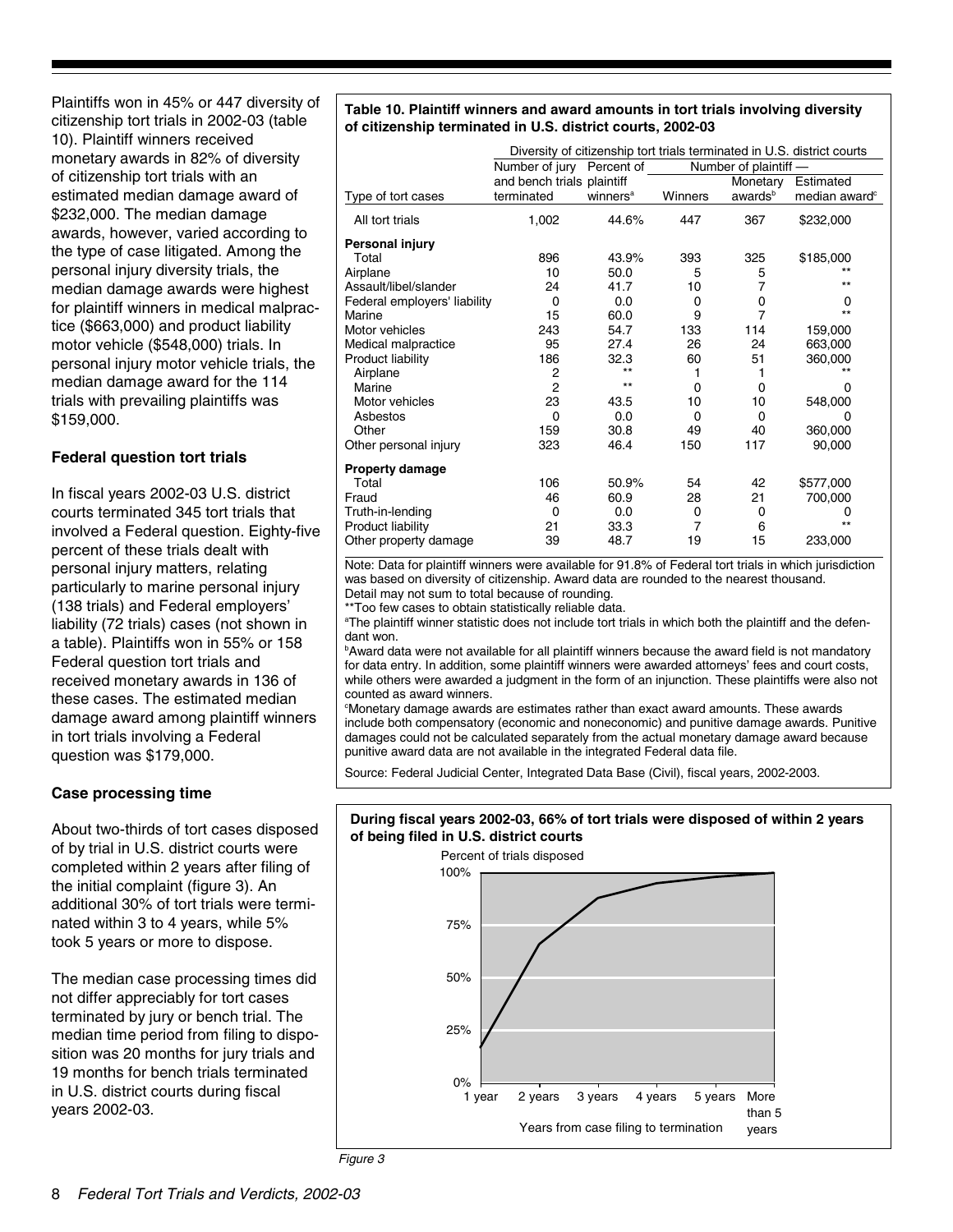#### **Tort trials involving the U.S. Government as defendant**

The Federal Tort Claims Act governs tort actions against the U.S. Government. This act provides the legal mechanism for compensating persons injured by the negligent or wrongful acts of Federal employees committed within the scope of their employment. An administrative claim to the appropriate Federal agency is a prerequisite to filing suit in U.S. district court. The claimant can file suit in U.S. district court only if the claim is denied by the Federal agency in writing or if the Federal agency does not make a decision about the claim within 6

months. Most lawsuits under the act can only be tried by bench trial.<sup>16</sup>

The Torts Branch of the Civil Division within the Department of Justice represents the United States, its agencies, and officers sued in tort actions. This includes suits against the United States under the Federal Tort Claims Act, the Public Vessels Act, all admiralty suits, and common law suits against individual government employees.<sup>17</sup>

#### **Table 11. Plaintiff winners and award amounts in tort trials involving the U.S. Government as defendant in U.S. district courts, 2002-03**

|                                            | U.S. Government as defendant |                      |    |                       |                                                       |  |
|--------------------------------------------|------------------------------|----------------------|----|-----------------------|-------------------------------------------------------|--|
|                                            | Number of jury               | Percent of           |    | Number of plaintiff - |                                                       |  |
|                                            | and bench trials plaintiff   |                      |    |                       | <b>Monetary Estimated</b>                             |  |
| Type of tort cases                         | terminated                   | winners <sup>a</sup> |    |                       | Winners awards <sup>b</sup> median award <sup>c</sup> |  |
| All tort trials                            | 182                          | 52.7%                | 96 | 84                    | \$196,000                                             |  |
| All personal injury<br>Selected case types | 176                          | 54.5%                | 96 | 84                    | \$196,000                                             |  |
| Motor vehicles                             | 55                           | 63.6                 | 35 | 29                    | 150.000                                               |  |
| Medical malpractice                        | 52                           | 53.8                 | 28 | 25                    | 550,000                                               |  |
| Other personal injury                      | 49                           | 42.9                 | 21 | 19                    | 75.000                                                |  |

a The plaintiff winner statistic does not include tort trials in which both the plaintiff and the defendant won. Note: Data for plaintiff winners were available for 88.8% (182) of the 205 Federal tort trials in which jurisdiction was based on the U.S. Government being sued as a defendant. Award data are rounded to the nearest thousand. Detail may not sum to total because of rounding.

<sup>b</sup>Award data were not available for all plaintiff winners because the award field is not mandatory for data entry. In addition, some plaintiff winners were awarded attorneys' fees and court costs, while others were awarded a judgment in the form of an injunction. These plaintiffs were also not counted as award winners.

c Monetary damage awards are estimates rather than exact award amounts. These damage awards include both compensatory (economic and noneconomic) and punitive damage awards. Punitive damages could not be calculated separately from the actual monetary damage award.

Source: Federal Judicial Center, Integrated Data Base (Civil), fiscal years, 2002-03.

During fiscal years 2002-03, the U.S. Government was the defendant in 205 tort trials terminated in U.S. district courts (table 11). These cases were mostly personal injury cases related to motor vehicles, medical malpractice, and other personal injury cases. Plaintiffs won in slightly over half of tort trials against the U.S. Government, and the estimated median amount awarded in these cases was \$196,000. Half of the plaintiffs who prevailed in the 25 medical malpractice trials against the U.S. Government in fiscal years 2002-03 were awarded damages of at least \$550,000.

#### **Medical malpractice trials in U.S. district courts, 1990-2003**

From 1990 to 2003, plaintiffs received monetary damages in an average of 28% of medical malpractice trials concluded in U.S. district courts. The estimated median awards ranged from \$306,000 in 1994 to over \$1 million in 1990, 1991, and 2003.

|        |             | Trials with plaintiff<br>award winners |             |  |
|--------|-------------|----------------------------------------|-------------|--|
|        | Medical     |                                        | Estimated   |  |
| Fiscal | malpractice |                                        | median      |  |
| year   | trials      | Number                                 | award       |  |
| 1990   | 164         | 50                                     | \$1,565,000 |  |
| 1991   | 151         | 40                                     | 2,072,000   |  |
| 1992   | 143         | 43                                     | 354,000     |  |
| 1993   | 137         | 37                                     | 419,000     |  |
| 1994   | 151         | 38                                     | 306,000     |  |
| 1995   | 132         | 38                                     | 805,000     |  |
| 1996   | 115         | 35                                     | 401,000     |  |
| 1997   | 108         | 26                                     | 476,000     |  |
| 1998   | 117         | 33                                     | 748.000     |  |
| 1999   | 109         | 37                                     | 580,000     |  |
| 2000   | 98          | 23                                     | 535,000     |  |
| 2001   | 97          | 22                                     | 454.000     |  |
| 2002   | 75          | 25                                     | 510,000     |  |
| 2003   | 88          | 24                                     | 1,350,000   |  |

Note. Monetary damage awards are estimates rather than exact award amounts. Damage awards adjusted for inflation in 2003 dollars. Award data are rounded to the nearest thousand.

Source: Federal Judicial Center, Integrated Data Base (Civil), fiscal years, 1990-2003.

<sup>16</sup>Title 28 U.S.C. § 2671 - 2680. 17Title 28 U.S.C. § 2679. Urban A. Lester and Michael F. Noone, *Litigation with the Federal Government,* 3rd edition. Philadelphia: The American Law Institute, 1994.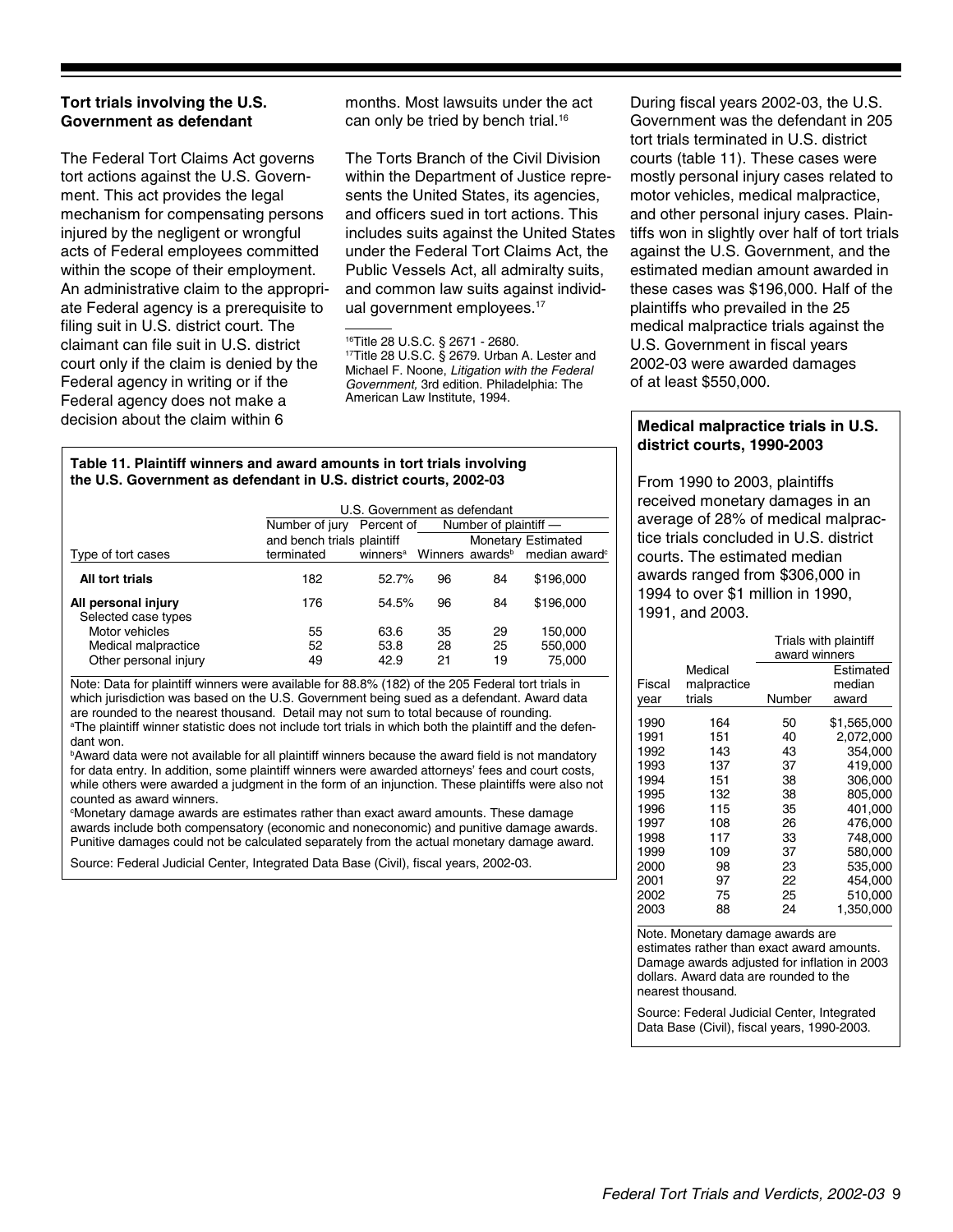#### **Asbestos and nonasbestos product liability trials terminated in U.S. district courts, 1990–2003**

Nonasbestos product liability trials have declined by about two-thirds from 279 trials in 1990 to 87 trials in 2003 (table 12).18

On average, plaintiffs prevailed in nearly a third of nonasbestos product liability trials during this period. This is lower than the overall plaintiff win rate of about 50% in tort trials in U.S. district courts. The estimated median damage awards garnered by plaintiff winners in nonasbestos product liability trials exceeded \$1 million in fiscal year 2000. In 7 of the 14 fiscal years examined, the median awards in nonasbestos product liability trials ranged from \$500,000 to less than \$1 million in damages.

Although asbestos cases account for a substantial portion of tort litigation in U.S. district courts, few of these cases are terminated by trial. After increasing from 87 trials in 1990 to 271 trials in 1991, the number of asbestos trials has declined substantially (table 13). Since 1991 in the U.S. district courts, a judge or jury has decided an average of five asbestos cases per year. In 2000, 2002, and 2003 there were no asbestos trials in which plaintiff winners could be identified in the Federal district courts. On average, plaintiffs won in nearly 3 out of 4 asbestos product liability trials.

18The number of asbestos and nonasbestos product liability trials in tables 12 and 13 are limited to trials in which the plaintiff winner could be determined.

#### **Table 12. Plaintiff winners and damage awards in nonasbestos product liability trials terminated in U.S. district courts, 1990-2003**

|        | Number of<br>nonasbestos      | Percent of           |         | Number of plaintiff - | Plaintiff winners in nonasbestos product liability trials |
|--------|-------------------------------|----------------------|---------|-----------------------|-----------------------------------------------------------|
| Fiscal | product                       | plaintiff            |         | Awarded               | Estimated                                                 |
| year   | liability trials <sup>a</sup> | winners <sup>b</sup> | Winners | damages <sup>c</sup>  | median award <sup>d</sup>                                 |
| 1990   | 279                           | 35.5%                | 99      | 89                    | \$783,000                                                 |
| 1991   | 284                           | 33.1                 | 94      | 85                    | 923.000                                                   |
| 1992   | 267                           | 34.8                 | 93      | 76                    | 847,000                                                   |
| 1993   | 237                           | 29.5                 | 70      | 66                    | 673.000                                                   |
| 1994   | 255                           | 27.1                 | 69      | 64                    | 341,000                                                   |
| 1995   | 229                           | 29.7                 | 68      | 61                    | 355,000                                                   |
| 1996   | 201                           | 28.4                 | 57      | 45                    | 433.000                                                   |
| 1997   | 233                           | 29.2                 | 68      | 59                    | 805.000                                                   |
| 1998   | 177                           | 32.2                 | 57      | 51                    | 339,000                                                   |
| 1999   | 165                           | 26.7                 | 44      | 36                    | 783,000                                                   |
| 2000   | 100                           | 28.0                 | 28      | 24                    | 1,024,000                                                 |
| 2001   | 79                            | 38.0                 | 30      | 22                    | 702.000                                                   |
| 2002   | 107                           | 33.6                 | 36      | 30                    | 306,000                                                   |
| 2003   | 87                            | 33.3                 | 29      | 25                    | 450,000                                                   |

Note: Damage awards are adjusted for inflation in 2003 dollars. Award data are rounded to the nearest thousand.

b The plaintiff winner statistic does not include tort trials in which both the plaintiff and the defendant won. a The number of nonasbestos product liability trials is limited to those with a known judgment.

c Award data were not available for all plaintiff winners because the award field is not mandatory for data entry. In addition, some plaintiff winners were awarded attorneys' fees and court costs, while others were awarded a judgment in the form of an injunction. These plaintiffs were also not counted as award winners.

d Monetary damage awards are estimates rather than exact award amounts. These awards include both compensatory (economic and noneconomic) and punitive damage awards. Punitive damages could not be calculated separately from the actual monetary damage award because punitive award data are not available in the integrated Federal data file.

Source: Federal Judicial Center, Integrated Data Base (Civil), fiscal years 1990-2003.

#### **Table 13. Plaintiff winners and number of cases with damage awards in asbestos product liability trials terminated in U.S. district courts, 1990-2003**

| Number of      |                                                   | Plaintiff winners in asbestos<br>product liability trials        |         |  |
|----------------|---------------------------------------------------|------------------------------------------------------------------|---------|--|
| Fiscal<br>year | asbestos product<br>liability trials <sup>a</sup> | Number of<br>plaintiff winners <sup>b</sup> damages <sup>c</sup> | Awarded |  |
| 1990           | 87                                                | 43                                                               | 38      |  |
| 1991           | 271                                               | 232                                                              | 228     |  |
| 1992           | 29                                                | 12                                                               | 2       |  |
| 1993           | 2                                                 | 2                                                                | 2       |  |
| 1994           |                                                   |                                                                  |         |  |
| 1995           | 3                                                 | 2                                                                |         |  |
| 1996           | 5                                                 | 2                                                                |         |  |
| 1997           | 8                                                 | 3                                                                |         |  |
| 1998           | 10                                                | 9                                                                |         |  |
| 1999           |                                                   |                                                                  |         |  |
| 2000           |                                                   |                                                                  |         |  |
| 2001           | 4                                                 | 3                                                                |         |  |
| 2002           |                                                   |                                                                  |         |  |
| 2003           | 0                                                 | 0                                                                |         |  |

<sup>b</sup>The plaintiff winner statistic does not include tort trials in which both the plaintiff and defendant won. <sup>a</sup>The number of asbestos product liability trials is limited to those with a known judgment.

c Award data were not available for all plaintiff winners because the award field is not mandatory for data entry. In addition, some plaintiff winners were awarded attorneys' fees and court costs, while others were awarded a judgment in the form of an injunction. These plaintiffs were also not counted as award winners. Median damage award data are not presented because there were too few asbestos trials in which plaintiffs were awarded damages.

Source: Federal Judicial Center, Integrated Data Base (Civil), fiscal years 1990-2003.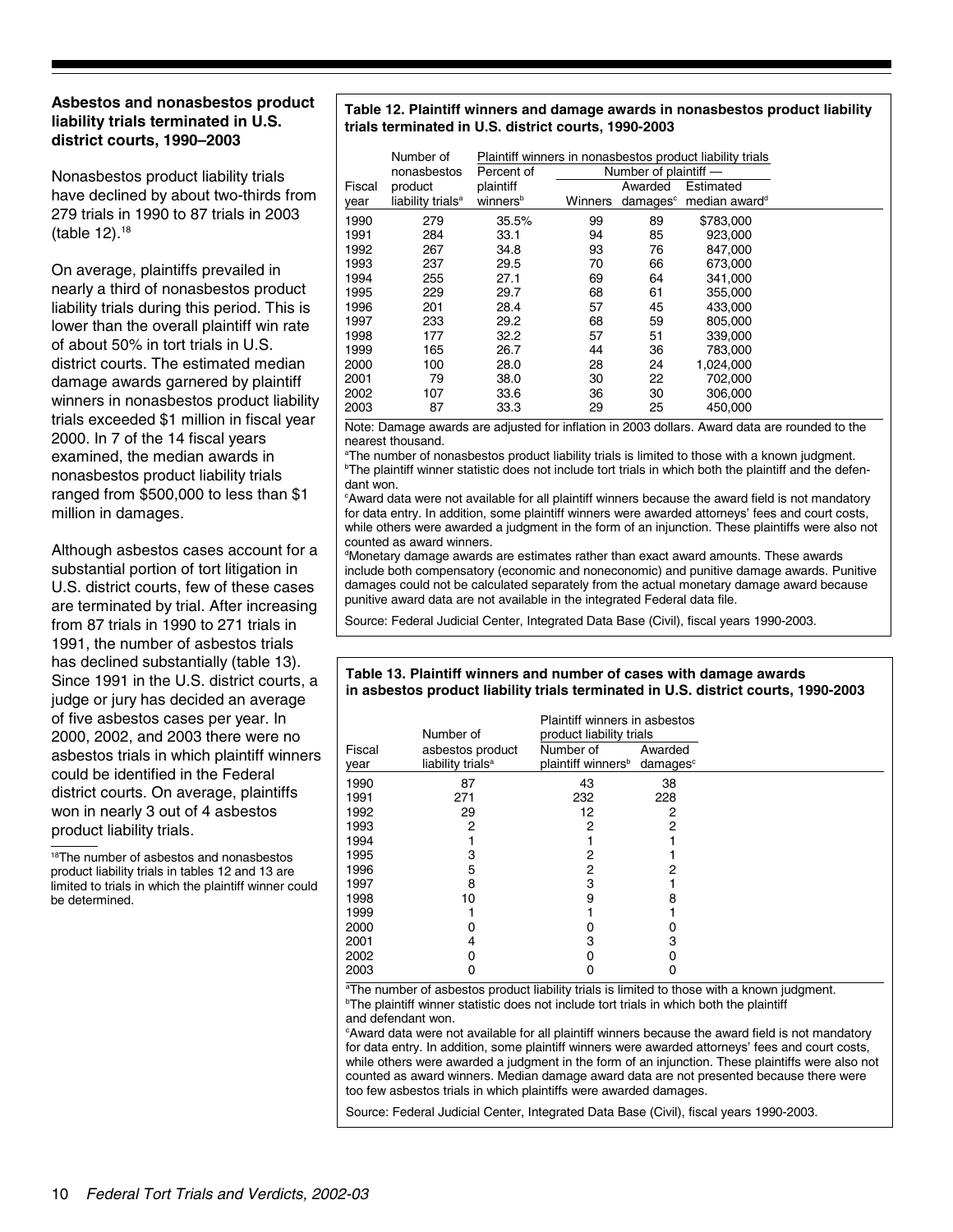#### **Methodology**

The primary source of data presented in this report is the Federal Judicial Center's Integrated Data Base (Civil). Data tabulations were prepared from the BJS staff analysis of source agency data sets. The Federal civil tort categories used in this report are based primarily on the codes established by the Administrative Office of the United States Courts (AOUSC). Case level information is provided by individual U.S. district courts, which submit data to the AOUSC. The categories for types of cases in this report are based on those defined by the AOUSC. As a result no detailed information is available on the number of "other personal injury" cases and "other product liability cases." For tort cases that involved more than one type of action filed, the AOUSC instructs the plaintiff's attorney if the cause fits more than one nature of suit, to select the most definitive. It is the first nature of the suit code that was used in the analysis for this report.

For tort cases where more than one basis of jurisdiction applies, the case was coded according to the highest priority jurisdiction that applies. Cases in which the U.S. Government is the plaintiff have the highest priority, followed by the U.S. Government as defendant, Federal questions, diversity of citizenship cases, then local questions. Calculations pertaining to plaintiff winners and their award amounts were based on cases for which the plaintiff or defendant winner was known. The plaintiff winner category does not include instances where both parties won the case.

#### *Note on fiscal years*

The AOUSC reports on Federal caseloads by fiscal rather than calendar year. The period covered by a fiscal year changed in 1992. Prior to 1992 the fiscal year started on July 1 and ended on June 30 of the next year. The change in 1992 resulted in the fiscal year beginning on October 1 and ending on September 30.

In BJS reports on tort trials terminated in U.S. district courts during fiscal years 1994-95 (NCJ 165810) and 1996-97 (NCJ 172855), the fiscal years 1990, 1991, and 1992 were modified to reflect the current definition. This report maintains consistency with those earlier BJS reports: data for fiscal years 1990-92 have the October-to-September format. The fiscal years during the 1970's and 1980's, however, have not been revised.

#### *Note on damage awards*

Damage award amounts are presented as estimates limited by data coverage and quality issues. For further information about award variables see the AOUSC codebook at the National Archive of Criminal Justice Data <http://www.icpsr.umich.edu/NACJD/ index.html>; the codebook is archived with studies 4026 and 4059. Eisenberg and Schlanger audited the AOUSC damage award data by comparing the Federal data files to the Public Access to Court Electronic Records (PACER) docket sheets. They found that the median awards offered a reasonable upper level estimate of the damages awarded to prevailing plaintiffs. The AOUSC median damage award for tort cases terminated by trial was 10% higher (\$151,000) compared to the \$137,000 median award calculated from the PACER docket sheets. See Theodore Eisenberg and Margo Schlanger, "The Reliability of the Administrative Office of the U.S. Courts Database: An Initial Empirical Analysis," *Notre Dame Law Review,* 78(5) 2003, pp. 101-143.

#### **Definitions**

**After court trial** — An action disposed of after the completion of a trial before a district judge or magistrate judge.

**After jury trial** — An action disposed of after the completion of a trial before a jury.

#### **Procedural progress at termination**

— The point to which an action progressed when it was disposed of. When used as part of these definitions,

a trial is defined as a "contested proceeding where evidence is introduced." A trial is considered completed when a verdict is returned by a jury or a decision is rendered by the court.

**Tort** — A civil wrong or breach of a duty to another person, as outlined by law. A very common tort is negligent operation of a motor vehicle that results in property damage and personal injury in an automobile accident.

**U.S. Government defendant** — An action against agencies and officers of the United States.

**U.S. Government plaintiff** — An action by agencies and officers of the United States.

**Federal question cases** — Cases involving the interpretation and application of the U.S. Constitution, acts of Congress, or treaties.

**Diversity of citizenship cases** — Cases involving actions in which the amount in controversy exceeds \$75,000 between citizens or corporations of different States; citizens or corporations of a State and citizens or subjects of a foreign country; citizens or corporations of different States where citizens or subjects of a foreign country are additional parties; or a foreign state as defined in Title 28 U.S.C. Section 1603(a), as plaintiff, and citizens of a State or different States.

**Local question** — Cases involving non-Federal civil procedures based on local civil law in territorial districts.

Sources of definitions:

"Glossary of Terms Used in the Federal Courts," prepared by the Administrative Office of the U.S. Courts.

"Statistics Manual, Chapter V: Instructions for Completing District Court Report Forms." Guide to Judiciary Policies and Procedures, Volume XI, published and distributed by the Administrative Office of the U.S. Courts.